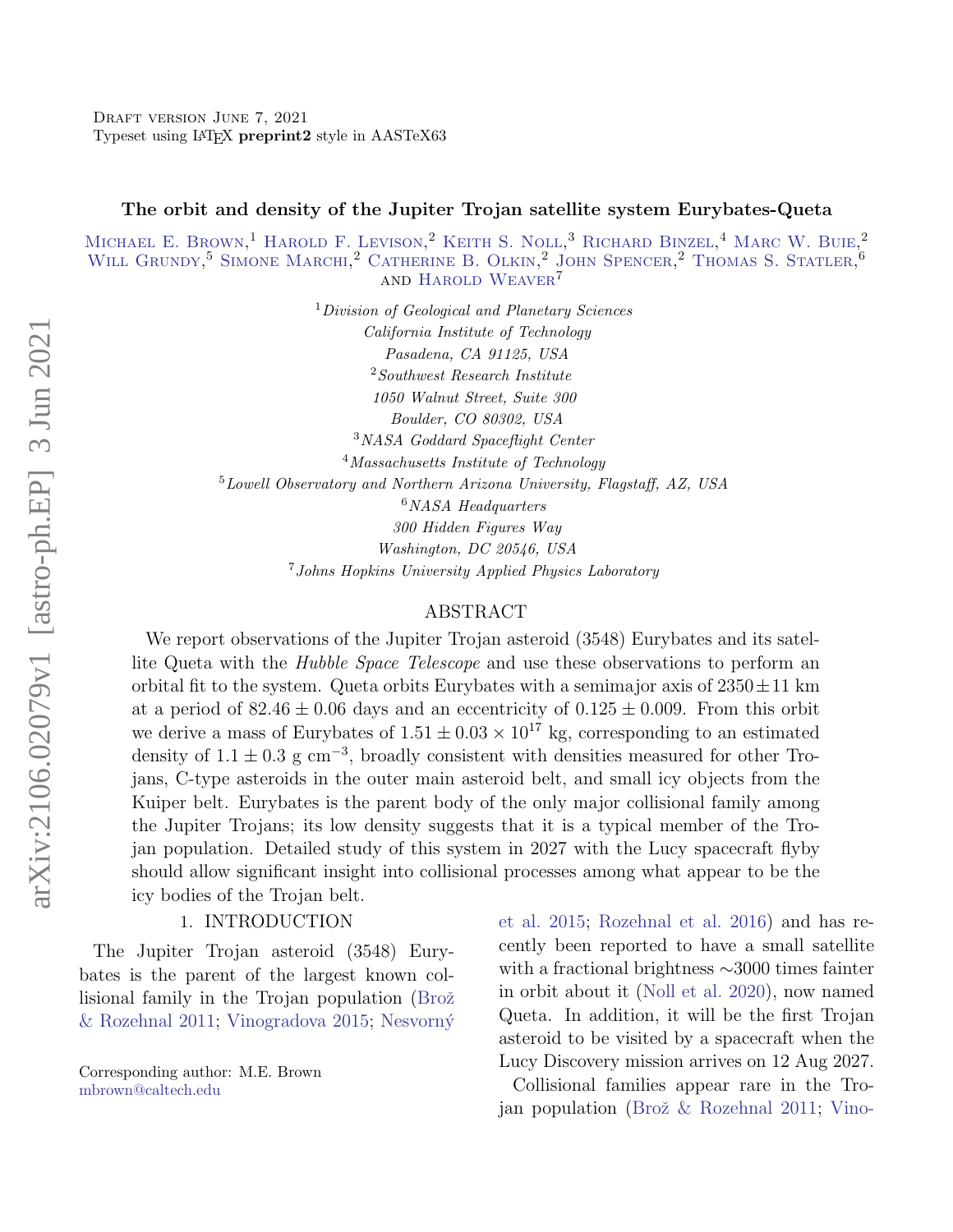[gradova](#page-10-0) [2015;](#page-10-0) [Nesvorn´y et al.](#page-10-1) [2015;](#page-10-1) [Rozehnal](#page-10-2) [et al.](#page-10-2) [2016\)](#page-10-2); the Eurybates family is the only major family, though a few smaller ones have been suggested. Interestingly, Eurybates and its collisional family members are also among the least red objects in the entire Trojan population [\(Fornasier et al.](#page-9-1) [2007;](#page-9-1) [Brown & Schemel](#page-9-2) [2021\)](#page-9-2). This group is often classified as C-type asteroids in the [DeMeo & Carry](#page-9-3) [\(2013\)](#page-9-3) taxonomy, for example, compared to the P- and D-types found among the rest of the Jupiter Trojans. For these objects with essentially featureless spectra out to 2.5  $\mu$ m and poorly measured albedos, however, it is probably more informative to simply consider that the Jupiter Trojan asteroids are bifurcated in color, with a red population (which generally maps to the D-type classification) and a less-red population (which generally maps to the P-type classification) [\(Emery et al.](#page-9-4) [2011;](#page-9-4) [Wong et al.](#page-10-4) [2014\)](#page-10-4) and that the distribution of colors of Eurybates and its family overlap with the less-red colors but skew blueward [\(De](#page-9-5) [Luise et al.](#page-9-5) [2010;](#page-9-5) [Brown & Schemel](#page-9-2) [2021\)](#page-9-2).

The small number of collisional families among the Trojans could perhaps suggest compositional and strength differences between the Jupiter Trojan asteroids and the main belt asteroid population [\(Levison et al.](#page-9-6) [2009\)](#page-9-6). One possibility for the unique family and atypical colors of Eurybates could be that this object is an interloper, with a composition more similar to main belt asteroids than to the potentially ice-rich Jupiter Trojan population.

Like collisional families, known satellites also appear rare among the Jupiter Trojan asteroid population, with Eurybates only the fourth Jupiter Trojan to have had a satellite directly imaged [\(Noll et al.](#page-10-3) [2020\)](#page-10-3), though it is clear that some of this paucity is an observational bias owing to their greater distance than main belt asteroids. It seems likely that, for Eurybates, the existence of a satellite and of a collisional family are related, and that both trace back to a catastrophic impact at some earlier time [\(Durda](#page-9-7) [et al.](#page-9-7) [2004\)](#page-9-7). The existence of this satellite allows us to measure the density of Eurybates and potentially help understand the the critical question of the relationship of Eurybates to the remainder of the Jupiter Trojans and to the outer solar system.

# 2. OBSERVATIONS AND DATA REDUCTION

The Eurybates system was observed 13 times between 12 Sep 2018 and 12 Feb 2021 (Table 1). The satellite was first detected in the initial pair of observations on 12 and 14 Sep 2018 and followup to confirm the existence of the satellite and determine the orbit began on 11 Dec 2019. Details of the observing strategy are given in [Noll et al.](#page-10-3) [\(2020\)](#page-10-3). The first successful re-aquisition occured on 3 Jan 2020, just before Eurybates became unobservable due to solar avoidance. The satellite was again detected at the first opportunity post-solar avoidance on 19 July 2020 and then was not detected at the next two attempts. The next detection occurred on 12 October 2020, by which time the orbit solution had converged sufficiently that the next 4 attempts were all successful.

Observations were obtained in a variety of passbands, depending on the expected brightness of Eurybates at the time of observation. The initial observations were obtained with F555W. For followup observations we either used F350LP, when Eurybates was more distant from the Earth and thus fainter, or a combination of F606W and F814W when Eurybates was brighter and closer. In all of the followup observations the primary is saturated in order to get better signal-to-noise on the satellite (additionally unsaturated short exposures were also obtained, but Queta is not detected in these so they were not used in this analysis).

For each set of observations, data reduction proceeds identically. All data reduction steps are performed on the flat-fielded images pro-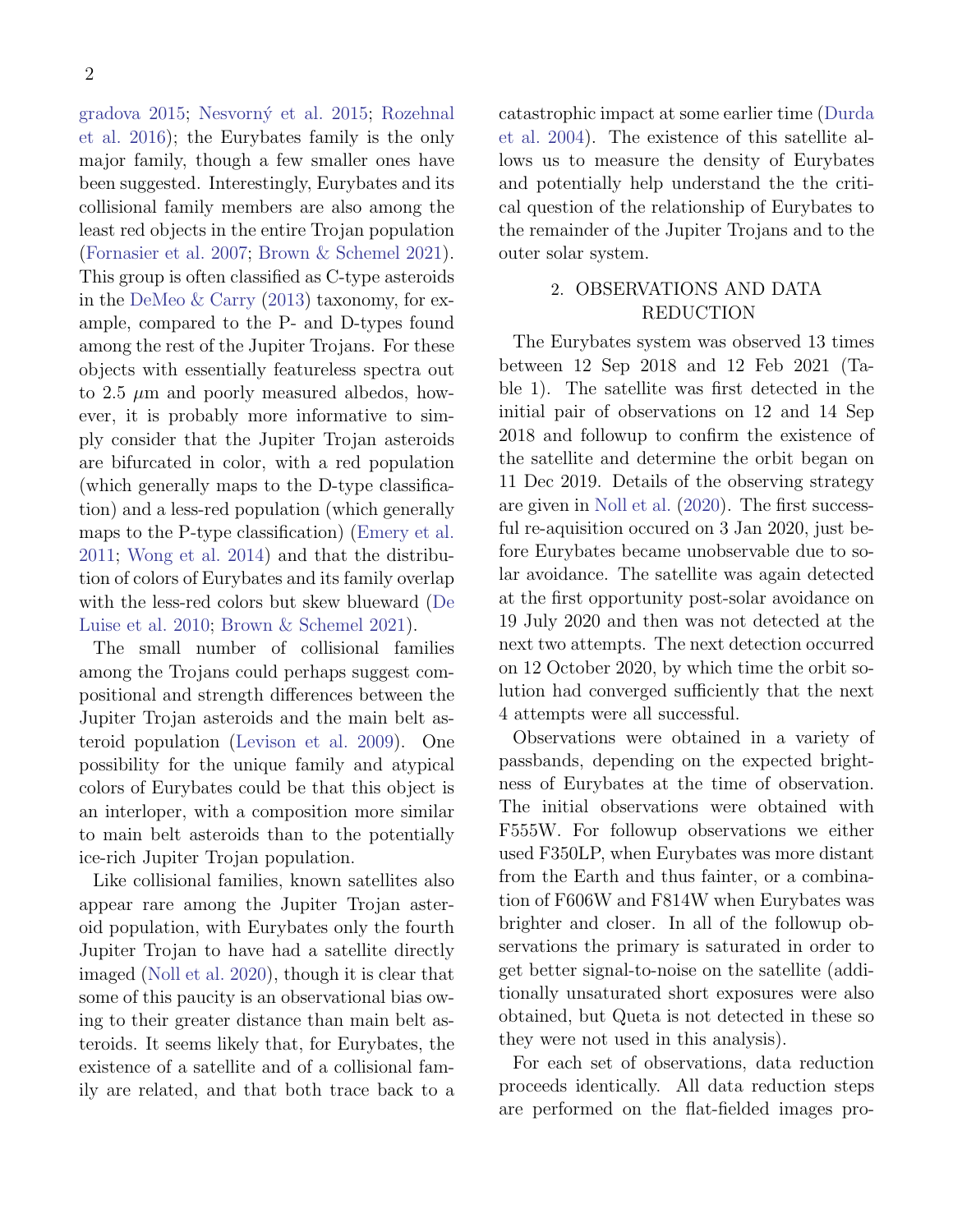Table 1. Observing circumstances.

| $\mathrm{date}^{\mathit{a}}$ | filter | int. time | R.    | Л         |
|------------------------------|--------|-----------|-------|-----------|
| (JD)                         |        | $(\sec)$  | (AU)  | (AU)      |
| 2458373.9064                 | F555W  | 4x350     | 5.371 | 4.599     |
| 2458375.8933                 | F555W  | 4x350     | 5.370 | 4.618     |
| 2458828.7768                 | F350LP | 6x350     | 5.074 | 5.122     |
| 2458839.4619                 | F350LP | 6x350     | 5.067 | 5.281     |
| 2458851.8149                 | F350LP | 6x350     | 5.059 | 5.450     |
| 2459050.3613                 | F350LP | 8x220     | 4.934 | 4.754     |
| 2459065.2545                 | F350LP | 8x220     | 4.925 | 4.514     |
| 2459112.1269                 | F350LP | 8x220     | 4.899 | 3.975     |
| 2459135.2974                 | F606W  | 2x350     | 4.887 | 3.892     |
|                              | F814W  | 2x480     |       |           |
| 2459139.1369                 | F606W  | 2x350     | 4.885 | 3.895     |
|                              | F814W  | 2x480     |       |           |
| 2459177.8612                 | F606W  | 2x350     | 4.864 | 4.145     |
|                              | F814W  | 2x480     |       |           |
| 2459255.7736                 | F350LP | 6x350     | 4.828 | 5.264     |
| 2459258.1564                 | F350LP | 6x350     | 4.827 | $5.292\,$ |

 $a<sub>m</sub>$  identified all exposures

vided by the HST pipeline (the "\*\_flt.fits" files from the archive); no use is made of the re-sampled geometrically rectified images. First, the saturated regions and any regions affected by bleeding of charge from these saturated regions along the column are automatically masked; in practice we conservatively mask everything at approximately 70% of the expected saturation level and higher. Next, each image is manually inspected and pixels with obvious cosmic ray hits are added to the mask. Low level cosmic rays are always present and likely go unmasked. These events will contribute to our final uncertainties.

We fit the positions of Eurybates and Queta in two steps: first we determine the point-spread function (PSF) of the telescope and the precise position of Eurybates, and then we fix the previous two parameters and fit the brightness of Eurybates and the brightness and position of Queta to a more localized set of data. This two-step process allows the final astrometry of Queta to be unaffected by the details of the interior (or exterior) part of the PSF, where the largest discrepancies between the model and data often exist. In the first step of our fitting, we create a model point-spread function (PSF) using TinyTim [\(Krist](#page-9-8) [1993\)](#page-9-8) for the appropriate filter and pixel position. We find that the true PSF of the observations is more extended than any of the model PSFs, so we convolve the PSF with a symmetric two-dimensional Gaussian function. We perform a least-squares minimization of all of the unmasked pixels using the IDL implementation of MPFIT [\(Markwardt](#page-10-5) [2009\)](#page-10-5), allowing the position of Eurybates, the brightness of Eurybates, and the width of the Gaussian kernel to vary. Even with saturated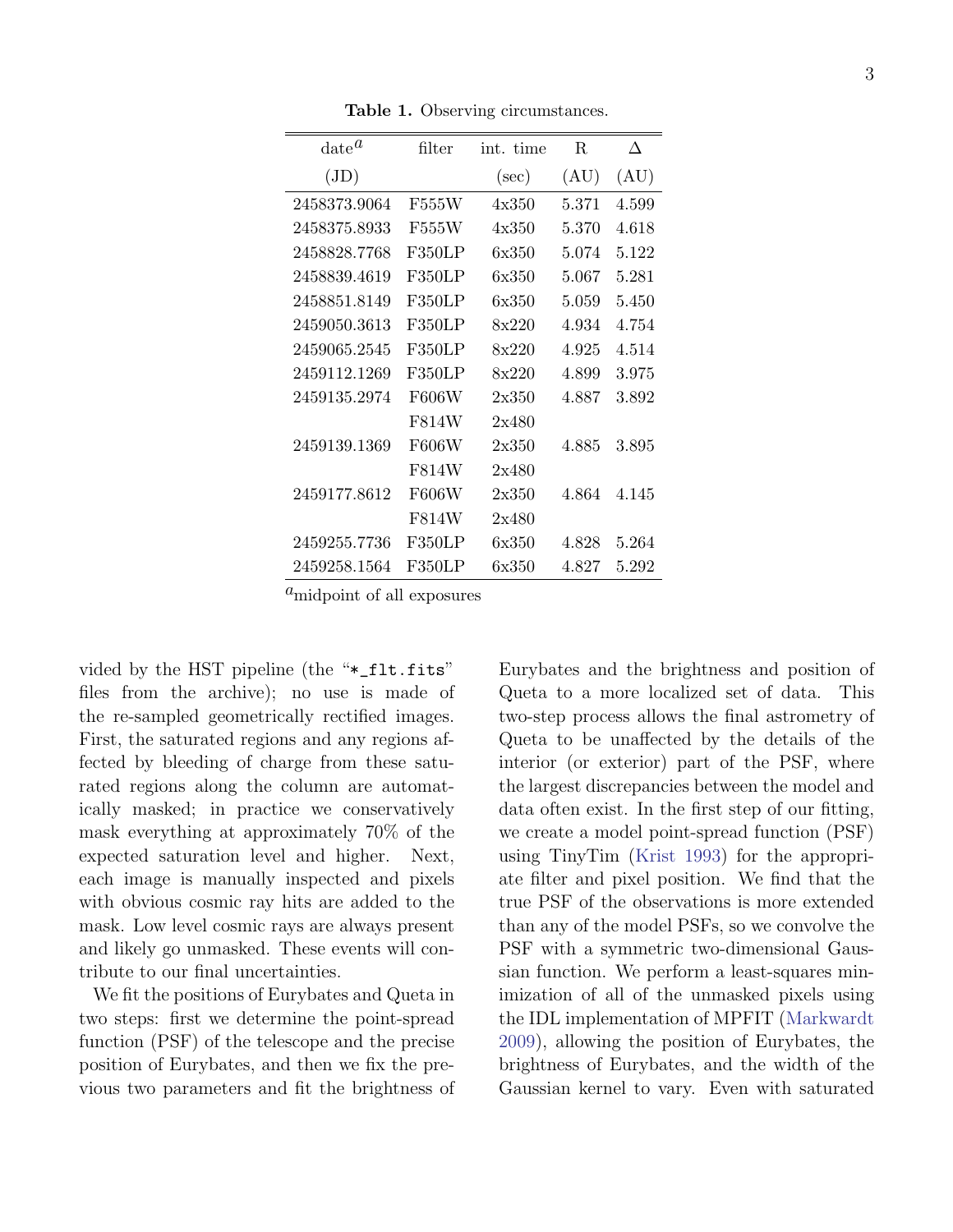| observation    | JD           | date         | $\Delta$ RA | $\Delta$ dec | $\sigma^a$ | $\xi^b$ |
|----------------|--------------|--------------|-------------|--------------|------------|---------|
| number         | $\rm (JD)$   |              | (mas)       | (mas)        | (mas)      |         |
| $\mathbf{1}$   | 2458373.9064 | 12 Sep 2018  | $-548$      | 103          | 11         | 1.23    |
| $\overline{2}$ | 2458375.8933 | 14 Sep 2018  | $-486$      | 67           | 16         | 0.03    |
| 3              | 2458828.7768 | 11 Dec 2019  |             |              |            |         |
| $\overline{4}$ | 2458839.4619 | 21 Dec 2019  |             |              |            |         |
| $\overline{5}$ | 2458851.8149 | 3 Jan 2020   | $-405$      | 408          | 5          | 0.70    |
| 6              | 2459050.3613 | 19 July 2020 | 432         | 460          | 3          | 1.70    |
| 7              | 2459065.2545 | 3 Aug 2020   |             |              |            |         |
| 8              | 2459112.1269 | 19 Sep 2020  |             |              |            |         |
| 9              | 2459135.2974 | 12 Oct 2020  | 505         | 546          | 5          | 1.43    |
| 10             | 2459139.1369 | 16 Oct 2020  | 439         | 487          | 15         | 0.57    |
| 11             | 2459177.8612 | 22 Nov 2020  | $-552$      | $-605$       | 5          | 1.35    |
| 12             | 2459255.7736 | 10 Feb 2021  | -443        | -462         | 5          | 2.27    |
| 13             | 2459258.1564 | 12 Feb 2021  | -437        | $-476$       | 4          | 1.50    |

Table 2. Measured position of Queta with respect to Eurybates

 ${}^{a}$ The positional uncertainty, assumed to be identical in RA and dec.

 $b_{\text{The distance from the predicted position divided by the uncertainty}}$ 

observations, we find that we can fit the position of Eurybates quite reproducibly (as demonstrated by the small scatter in final calculated value of the offset position from Eurybates to Queta). We next mask all pixels either within 12 or beyond 25 pixels of Eurybates. This step leaves us with an annulus that includes Queta and the wings of the PSF of Eurybates. In this second step, we fix the PSF and the position of Eurybates to that previously determined, and perform a least-squares fit allowing the position of Queta to vary, as well as the flux of Eurybates and Queta. We average all of the observations from a visit to determine the astrometric offset at the mean time of the observation. It is difficult to estimate uncertainties from such a non-linear process a priori so we use the dispersion of the results from multiple measurements during a single HST visit as a proxy for uncertainty of the mean. We conservatively assume that the uncertainties on the measurement in

both dimensions of the detector are the same and calculate the uncertainty as the combined standard deviation of the mean in both dimension. In two cases (14 Sep 2018, 3 Jan 2020) a cosmic ray landed close enough to Queta on one of the images to affect the measurement, so that individual observation was discarded from the analysis of that visit. All pixel positions and uncertainties are converted to angles on the sky using the distortion lookup tables provided in the image headers. Uncertainties range from 3 mas for observations where the satellite is wellseparated and 8 observations were obtained to 16 mas for the observation where Queta was closest to Eurybates and only 3 non-cosmic ray affected observations were obtained. The final astrometry is presented in Table 2.

## 3. ORBIT FIT

We initially had no knowledge that Earth was passing through the orbital plane of the system and thus the viewing geometry was changing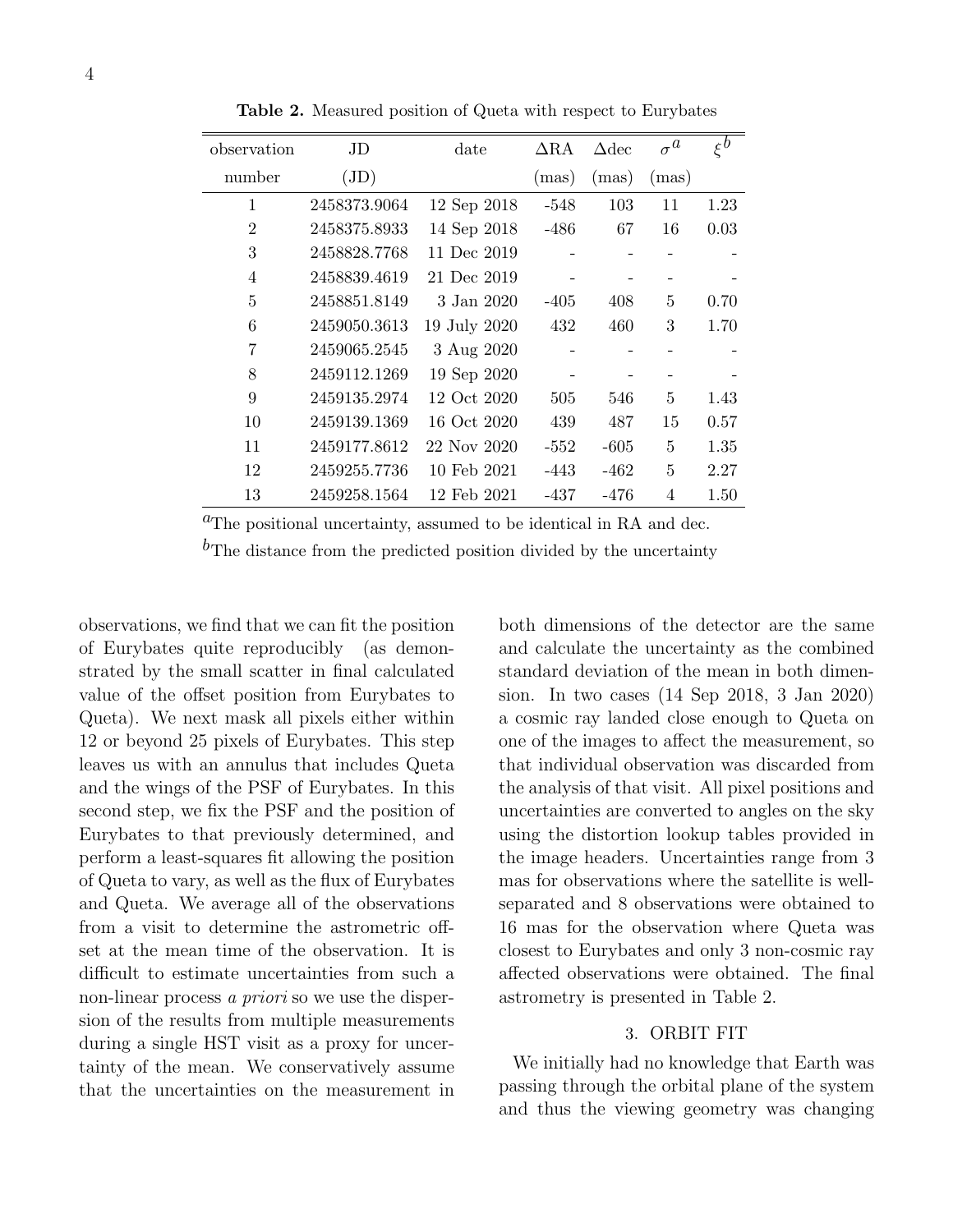

Figure 1. The measured astrometric position of Queta (small cyan circles) versus the position predicted from the least-squares fit (large circles), in units of arcseconds. Inside of the dashed grey circle, Queta is too faint to be detected over the wings of the PSF of Eurybates, and the grey points show the predicted position of Queta at the times of the non-detections. The numbered labels refer to the observation number of Table 2. In most cases the uncertainty in the measured position is smaller than the size of the symbol. Projections of the orbit at three separate epochs are shown. The red shows the projection at the epoch of the first two detections (also in red) The yellow projection shows the orbit at the moment of the 3 Jan 2020 re-acquisition of the satellite (yellow point). The predicted position of Queta at the times of the two non-detections previous to the re-acquisition can be seen in grey along the projection of the yellow orbit at positions 3 and 4. The blue orbit projection shows the nearly-edge on configuration on 24 Nov 2020 with the three last detections shown as blue points. The purple predicted points are from Jul and Oct 2020.

rapidly. Much effort was thus expended trying to understand the geometry of the orbit during the period from the first re-acquisition on 3 January 2020 until a good solution – accounting for all of the detections and also the non-detections – was finally obtained after the 19 Sep 2020 nondetection, Here, however, we simply detail the final orbit fitting.

The orbit is initially fit with a least-squares minimization, again using MPFIT, where all parameters are allowed to vary. We fit for semimajor axis,  $a$ , orbital period,  $P$ , inclination (with respect to the ecliptic),  $i$ , the eccentricity vector  $[e \sin \omega, e \cos \omega]$ , the longitude of ascending node,  $\Omega$ , and the mean anomaly at the epoch of the first observation, M. Neither orbital evo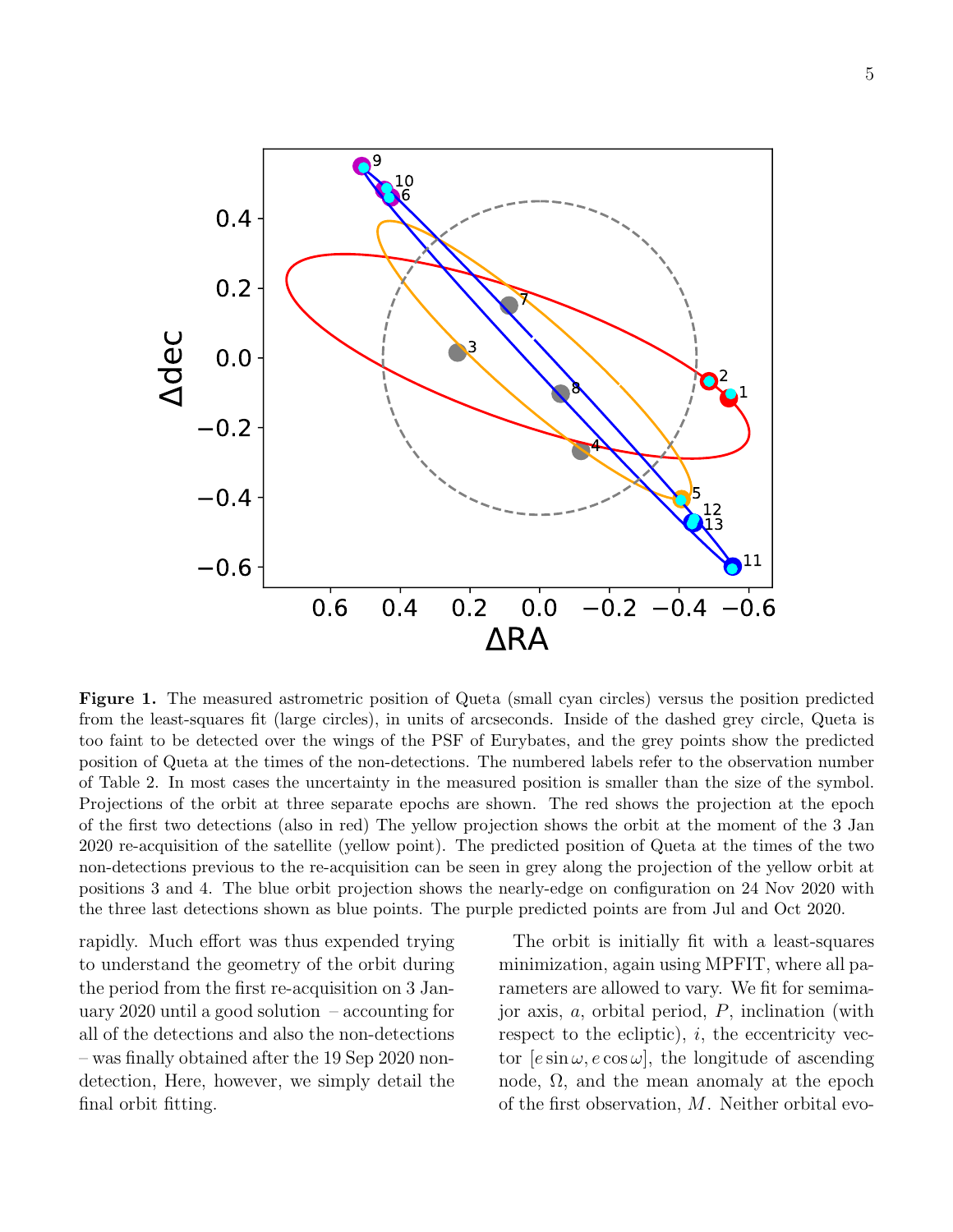lution nor external perturbations from the Sun are considered, though we revisit this issue later. Figure 1 shows the observed astrometric positions of Queta as well as the positions predicted from the least-squares fit. The least-squares fit has a  $\chi^2$  of 8.2 (note that we remove the nondetections from this fit, but verify that all of the predicted positions at the time of non-detection would indeed have been undetectable). Given the 9 detections (with both  $\Delta$ RA and  $\Delta$ dec) and the 7 fit parameters, this value corresponds to a reduced  $\chi^2$  of 0.75, suggesting that our approach to the uncertainties is not unreasonable.

To better understand the range of uncertainties and correlations among the parameters, we take the initial least-squares fit as the starting position in a Markov Chain Monte Carlo (MCMC) model. We use the Python package emcee [\(Foreman-Mackey et al.](#page-9-9) [2013\)](#page-9-9) which implements the [Goodman & Weare](#page-9-10) [\(2010\)](#page-9-10) affineinvariant MCMC ensemble sampler, taking uniform priors in the same fit parameters as used above. While the least-squares fit shows that the non-detections came at times when the satellite was too close for detection, to ensure that the MCMC properly penalizes orbits where these points should have been observed, we include the times of the the non-detections in the likelihood calculation and impose a likelihood penalty if the predicted position is more than 0.45 arcseconds from Eurybates (in practice the predicted positions are all well inside this radius so they have little effect on the final results). We run a series of 100 separate chains and collect 10,000 samples, approximately 100 times longer than the autocorrelation timescale of the chain, as determined after-the-fact. For our final results we discard the initial 2000 samples to ensure that our samples are independent of the initial parameters and take every tenth sample from the chains to select a statistically independent set of samples of the distribution. These samples approximate the posterior distribution of the orbital elements. In these samples, all parameters have approximately Gaussian marginalized distributions, with some correlation between different parameters. As the uncertainties are small, however, in Table 3 we simply give the median and 16th and 84th percentiles as the  $\pm 1\sigma$  range of the parameters.

Table 3. Parameters of the Eurybates-Queta system $^a$ 

| primary parameters |                                |                  |  |
|--------------------|--------------------------------|------------------|--|
| T                  | $82.46 \pm 0.06$               | days             |  |
| $\alpha$           | $2350 \pm 11$                  | km               |  |
| $e \sin \omega$    | $0.10 \pm 0.01$                |                  |  |
| $e \cos \omega$    | $0.075 \pm 0.004$              |                  |  |
| i                  | $155.0 \pm 0.2$                | deg              |  |
| Ω                  | $207 \pm 1$                    | $\deg$           |  |
| $\overline{M}$     | $345 \pm 3$                    | $\deg$           |  |
| epoch              | 2458373.9064                   |                  |  |
|                    |                                |                  |  |
| derived parameters |                                |                  |  |
| $\epsilon$         | $0.125 \pm 0.009$              |                  |  |
| $\omega$           | $53 \pm 3$                     | $\deg$           |  |
| mass               | $1.51 \pm 0.03 \times 10^{17}$ | kg               |  |
| density            | $1.1 \pm 0.3$                  | $\rm g\ cm^{-3}$ |  |
| $a/R_H{}^b$        | $0.104 \pm 0.002$              |                  |  |

<sup>a</sup>Referenced to J2000 ecliptic

 $b$  semimajor axis as fraction of the Eurybates Hill radius

From the semimajor axis and period we calculate a mass of Eurybates of  $1.51 \pm 0.03 \times 10^{17}$  kg (the contribution to the system mass of the satellite is negligible). The volume of Eurybates has large uncertainties. WISE observations and modeling put the effective diameter at  $63.9 \pm 0.3$  km. Correcting the WISEassumed absolute magnitude of  $H_V = 9.8$  to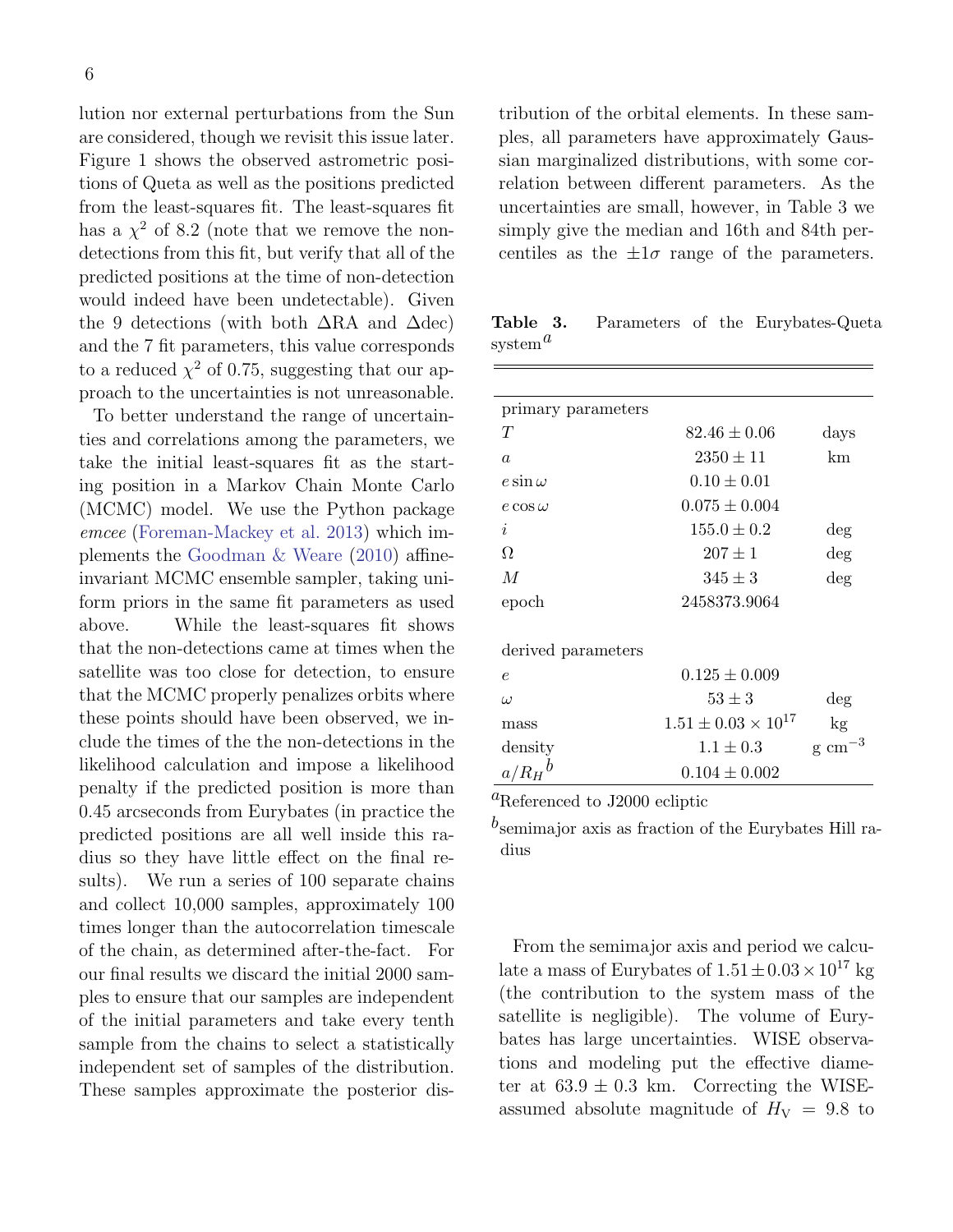the value of  $10.01 \pm 0.02$  measured by [Schemel](#page-10-6) [& Brown](#page-10-6) [\(2021\)](#page-10-6) changes the retrieved diameter by an amount smaller than the listed uncertainty (though it does drop the best-fit albedo from 0.052 to 0.043). Systematic errors in the WISE diameters are difficult to assess, but they include difficulties in the color corrections for cold targets such as Jupiter Trojans [\(Wright](#page-10-7) [et al.](#page-10-7) [2010\)](#page-10-7), uncertainties owing to the simplistic thermal modeling used [\(Grav et al.](#page-9-11) [2012\)](#page-9-11), and the inability to account for concave surfaces. We thus – perhaps conservatively – assign 10% uncertainties to the WISE diameter. An ongoing occultation campaign [\(Buie et al.](#page-9-12) [2020\)](#page-9-12) could provide significantly more accurate results prior to the Lucy flyby. With our assumed volume of  $1.4 \pm 0.4 \times 10^{14}$  m<sup>3</sup>, the bulk density of Eurybates is  $1.1 \pm 0.3$  g cm<sup>-3</sup>. The results show that Queta is on a low-eccentricity retrograde (with respect to the ecliptic) orbit with a moderately long period around a lowdensity primary.

## 4. ORBITAL EVOLUTION

Queta is widely separated from Eurybates, with a semimajor axis that is 0.104 times that of the Hill radius of Eurybates, so the satellite orbit could be subject to orbital evolution induced by the Sun. We investigate this possibility though a long-term dynamical integration in which we use a Wisdom-Holman integrator [\(Wisdom & Holman](#page-10-8) [1991\)](#page-10-8) to explicitly integrate the full Sun-Eurybates-Queta system. As an illustration, Figure 2 shows the evolution of Queta's orbit about Eurybates for the next 3000 years. To better understand the evolution, the orbital parameters are shown with respect to the plane of the orbit of Eurybates, rather than in the ecliptic coordinate system of Table 3. The large oscillations in eccentricity are driven by Kozai forcing driven by the gravitational effects of the Sun [\(Kozai](#page-9-13) [1962\)](#page-9-13). In particular, the solar perturbation causes coupled oscillations between eccentricity (e) and inclination  $(i)$  such that the magnitude of the component of angular momentum in the direction perpendicular to the plane of Eurybates' heliocentric orbit,  $l_z = a\sqrt{1 - e^2 \cos(i)}$ , is constant. In this orbital integration, the fact that the argument of pericenter  $(\omega)$  is circulating indicates that Queta is not in the Kozai resonance itself. Nonetheless, the observed evolution is induced by the resonance islands at  $\omega = 90^{\circ}$  and  $270^{\circ}$ , which force the eccentricity to become large as  $\omega$  sweeps by.



Figure 2. The temporal evolution of Queta's orbit, shown in a reference system defined by the plane of the heliocentric orbit of Eurybates, so as to illustrate the Kozai-induced evolution. At the top is the argument of pericenter,  $\omega$ , which would librate near 90◦ or 270◦ for an object in the Kozai resonance, rather than circulate, as seen here. The middle panel shows eccentricity, e, with Queta's current observed value of 0.125 shown by the horizontal line. The inclination,  $i$ , with respect to the heliocentric orbit of Eurybates, is shown on the bottom, with the current value of  $139.4^\circ$  shown.

Assuming no other perturbations, the current orbit should oscillate in eccentricity from 0.11 to 0.37 and in inclination from 142 to 146 $^{\circ}$  (in the plane of the heliocentric orbit of Eurybates) with a timescale of about 500 years. The expected orbital evolution over the 29 month span of our observations is smaller than the uncertainties on our orbital elements, so our orbital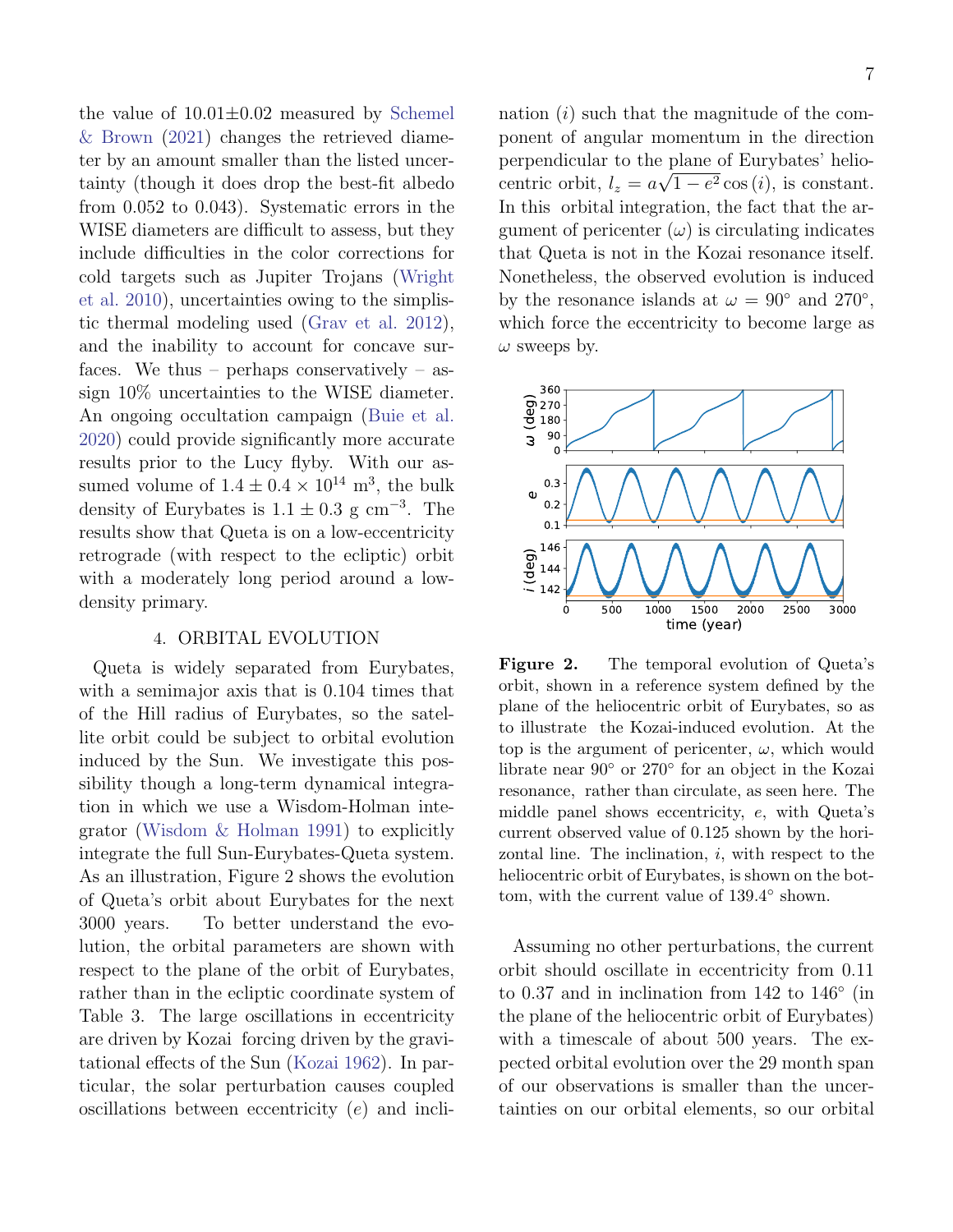

Figure 3. The probability distribution function of the location of Queta with respect to Eurybates at time of the Lucy encounter. The contours shown are the 50%, 90%, and 99% confidence intervals. These data are shown in a coordinate system centered on Eurybates, with the Sun on the −X axis. Lucy will be targeted to cross the Eurybates-Sun line, thus we define a coordinate system where Lucy always remains on the X-Y plane. The blue vector shows the path of the spacecraft during 500 seconds of the encounter.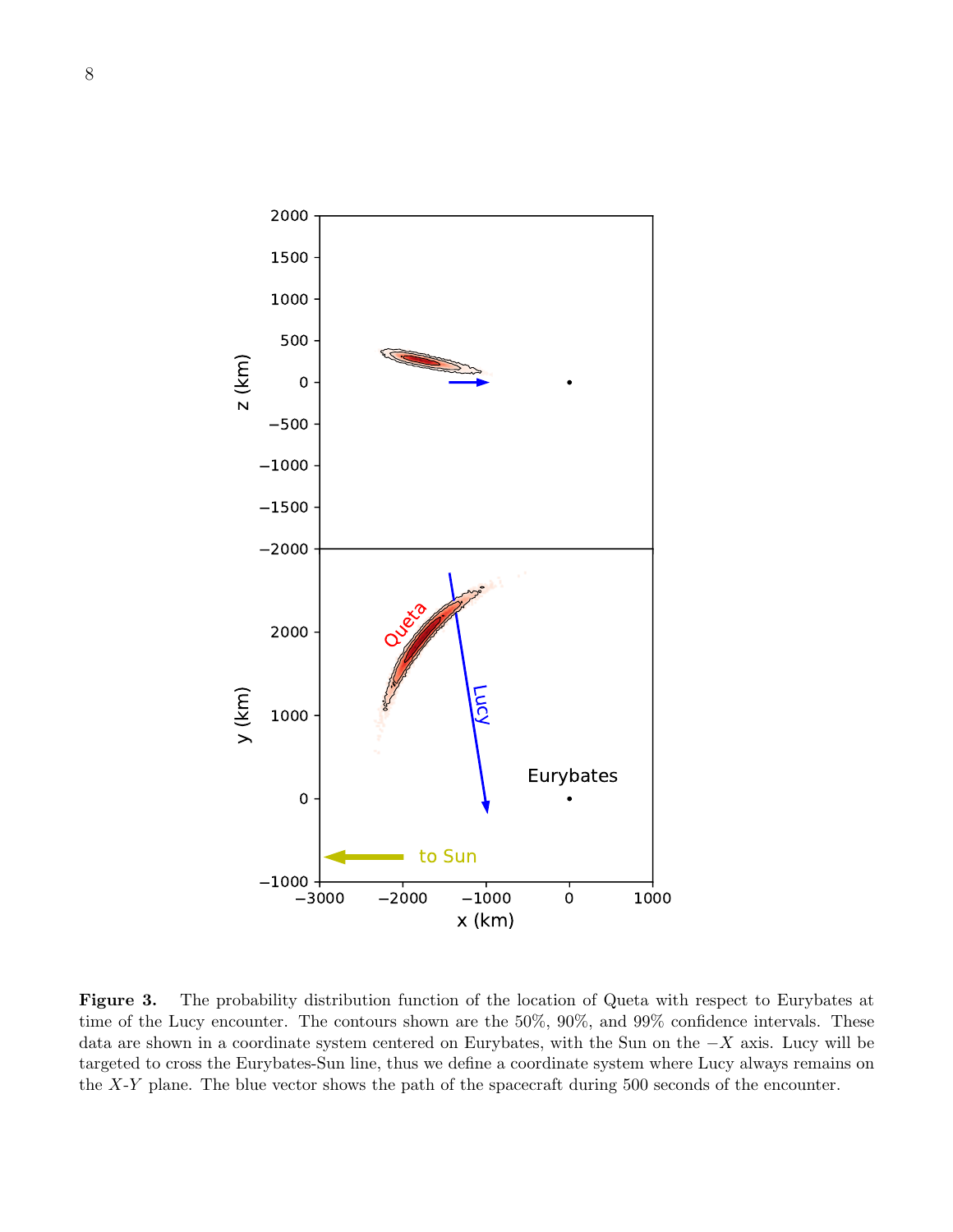fits, which do not include the effect of the Sun, remain valid. With continued monitoring of the orbit, however, the orbital elements should get sufficiently precise that a full fit including the gravitational effects of the Sun will have to be performed.

Additional perturbations to the orbit could occur if there are other satellites in the system. Indeed, an additional satellite could disrupt the Kozai resonance, thereby stifling the large eccentricity oscillations. Both (87) Sylvia and (107) Camilla are outer main belt asteroids associated with collisional families that have at least two satellites. In the Kuiper belt, Haumea is the parent of the only known collisional family and also has at least two satellites. While an interior satellite would be difficult to directly image prior to the Lucy encounter, if such a satellite exists, its dynamical effects could perhaps eventually be detected by perturbations to the orbit of Queta or it could be detected through an occultation.

## 5. LUCY FLYBY

NASA's Lucy mission will perform a close flyby of Eurybates on August 12, 2027. At closest approach, Lucy will fly within  $\sim 1000 \text{ km}$ of Eurybates, well within the orbit of Queta. In order to determine the location of Queta at the time of the encounter, we take 3000 randomly selected samples from our MCMC chain and propagate the orbits forward until the time of the encounter. The span of this extrapolation is sufficiently large that we include the Sun's effects in this integration, though we find that this step still makes little difference in the final predictions. The probability distribution function of the predicted position of Queta is shown in Figure 3.

The closest approach distances between Queta and Lucy range from 116 to 1262 km. The average value of the close approach distance is 513 km, while the mode of the distribution is 460 km. Unfortunately, the geometry of the encounter is such that there is only a 3% chance that Queta's phase angle will be less than 90◦ at the moment of close approach, meaning that

the Lucy spacecraft will most likely pass over the unilluminated hemisphere. Queta will, however, be able to be imaged as the spacecraft approaches the system.

#### 6. DISCUSSION

The low density of Eurybates is consistent with the  $0.8 \text{ g cm}^{-3}$  of the Patroclus-Menoetius binary estimated from the orbit-derived system mass and a volume determined from stellar occultations [\(Buie et al.](#page-9-14) [2015\)](#page-9-14). The system mass of Hektor is well known from the orbit of its satellite [\(Marchis et al.](#page-9-15) [2014\)](#page-9-15), but estimates of bulk density vary from 1.0 to 2.5 g  $cm^{-3}$  due to differences in volume estimates for the bilobed primary [\(Descamps](#page-9-16) [2015\)](#page-9-16). Outside of the Trojans, Eurybates' density falls in the bottom of the range determined for nine C-complex objects in the main asteroid belt where the system mass has been determined from satellite orbits or spacecraft flyby. Bulk densities determined for these systems range from 0.7 - 1.8 g  $\text{cm}^{-3}$  with a mean of 1.4 g  $\text{cm}^{-3}$  [\(Thomas et al.](#page-10-9) [1999;](#page-10-9) [Margot et al.](#page-9-17) [2015\)](#page-9-17). The effects of porosity on the densities of these objects is unknown, but the low density of Eurybates suggests that it and other low-density asteroids could be derived from the icy population of planetesimals that formed beyond the giant planets for which similar low densities are measured [\(Morbidelli](#page-10-10) [et al.](#page-10-10) [2005\)](#page-10-10).

The low density of Eurybates suggests that it is consistent with being a typical member of the Jupiter Trojan population, rather than a unique interloper. If the original Eurybates parent body was indeed a typical Jupiter Trojan asteroid then it is plausible that the impact itself has led to the bluer-than-usual colors for Eurybates and the family members. In the hypothesis of [Wong & Brown](#page-10-11) [\(2016\)](#page-10-11), catastrophic collisions will remove the original irradiation crust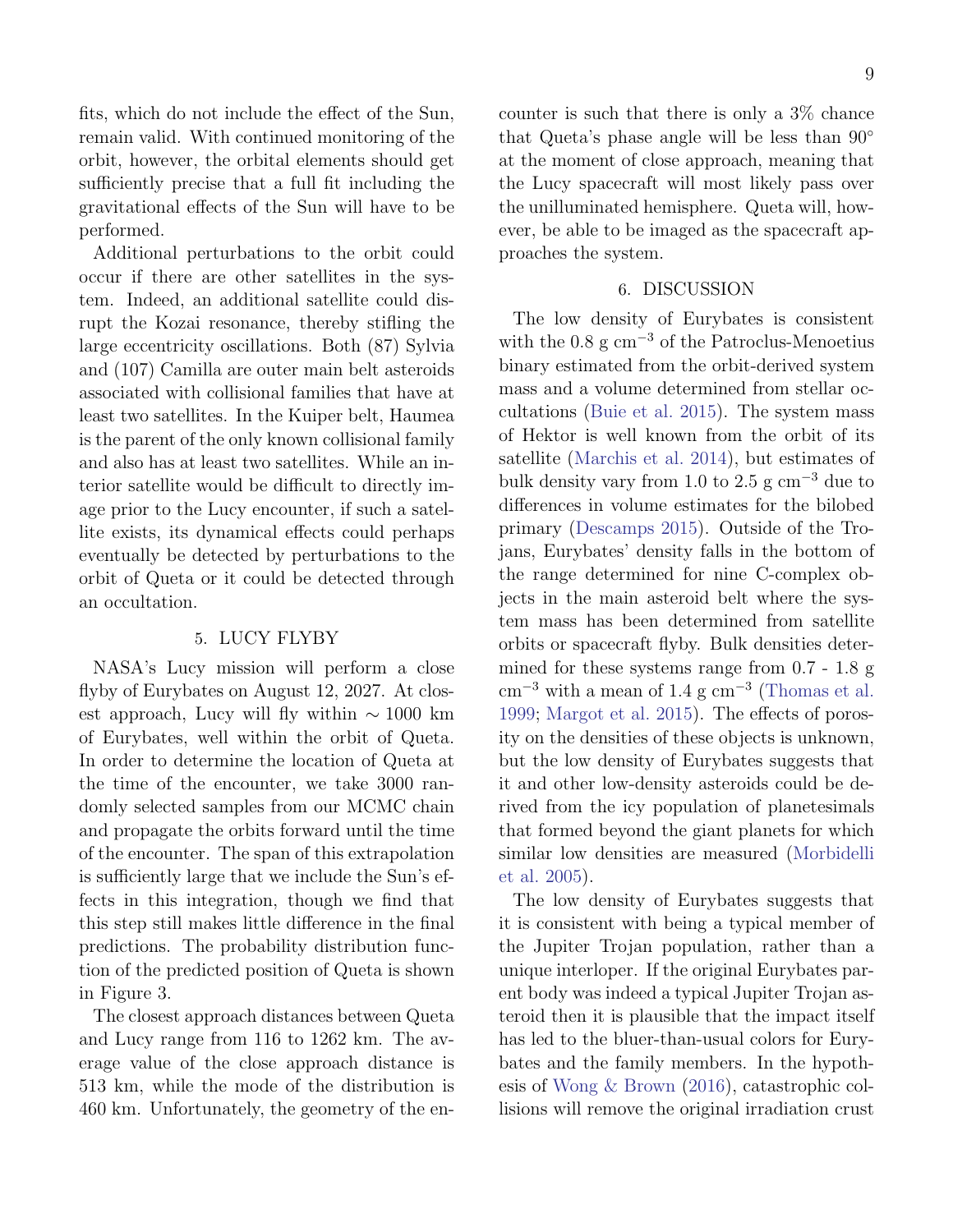of a Jupiter Trojans, and the new irradiation crust formed at 5 AU will be significantly less red than the original. Family members formed in this manner would suffer the same fate and have similarly less-red colors. This hypothesis was originally developed to explain the two color populations in the Jupiter Trojans and the observations that the smaller, thus more collisionally active, objects in the Jupiter Trojan population are predominantly less red [\(Wong et al.](#page-10-4) [2014;](#page-10-4) [Wong & Brown](#page-10-12) [2015\)](#page-10-12); its consistency with the properties of Eurybates and its family is encouraging. The ability to study this system in detail with the Lucy spacecraft will allow unique insights into the catastrophic impacts and their

- <span id="page-9-0"></span>Brož, M., & Rozehnal, J. 2011, MNRAS, 414, 565, doi: [10.1111/j.1365-2966.2011.18420.x](http://doi.org/10.1111/j.1365-2966.2011.18420.x)
- <span id="page-9-2"></span>Brown, M. E., & Schemel, M. 2021, Research Notes of the AAS, 5, 42, doi: [10.3847/2515-5172/abeb7d](http://doi.org/10.3847/2515-5172/abeb7d)
- <span id="page-9-14"></span>Buie, M. W., Olkin, C. B., Merline, W. J., et al. 2015, AJ, 149, 113, doi: [10.1088/0004-6256/149/3/113](http://doi.org/10.1088/0004-6256/149/3/113)
- <span id="page-9-12"></span>Buie, M. W., Keeney, B., Levison, H., et al. 2020, in AAS/Division for Planetary Sciences Meeting Abstracts, Vol. 52, AAS/Division for Planetary Sciences Meeting Abstracts, 401.02
- <span id="page-9-5"></span>De Luise, F., Dotto, E., Fornasier, S., et al. 2010, Icarus, 209, 586,
- doi: [10.1016/j.icarus.2010.04.024](http://doi.org/10.1016/j.icarus.2010.04.024)
- <span id="page-9-3"></span>DeMeo, F. E., & Carry, B. 2013, Icarus, 226, 723, doi: [10.1016/j.icarus.2013.06.027](http://doi.org/10.1016/j.icarus.2013.06.027)
- <span id="page-9-16"></span>Descamps, P. 2015, Icarus, 245, 64, doi: [10.1016/j.icarus.2014.08.002](http://doi.org/10.1016/j.icarus.2014.08.002)
- <span id="page-9-7"></span>Durda, D. D., Bottke, W. F., Enke, B. L., et al. 2004, Icarus, 167, 382, doi: [10.1016/j.icarus.2003.09.017](http://doi.org/10.1016/j.icarus.2003.09.017)
- <span id="page-9-4"></span>Emery, J. P., Burr, D. M., & Cruikshank, D. P. 2011, AJ, 141, 25, doi: [10.1088/0004-6256/141/1/25](http://doi.org/10.1088/0004-6256/141/1/25)
- <span id="page-9-9"></span>Foreman-Mackey, D., Hogg, D. W., Lang, D., & Goodman, J. 2013, Publications of the Astronomical Society of Pacific, 125, 306, doi: [10.1086/670067](http://doi.org/10.1086/670067)

aftermath in the icy bodies of the Jupiter Trojan population.

## ACKNOWLEDGMENTS

This research is based on observations made with the NASA/ESA Hubble Space Telescope obtained from the Space Telescope Science Institute, which is operated by AURA under NASA contract NAS 5-26555. These observations are associated with programs GO-15144 and GO-16056.

Software: MPFIT [\(Markwardt](#page-10-5) [2009\)](#page-10-5); emcee [\(Foreman-Mackey et al.](#page-9-9) [2013\)](#page-9-9)

#### REFERENCES

- <span id="page-9-1"></span>Fornasier, S., Dotto, E., Hainaut, O., et al. 2007, Icarus, 190, 622, doi: [10.1016/j.icarus.2007.03.033](http://doi.org/10.1016/j.icarus.2007.03.033)
- <span id="page-9-10"></span>Goodman, J., & Weare, J. 2010, Communications in applied mathematics and computational science, 5, 65
- <span id="page-9-11"></span>Grav, T., Mainzer, A. K., Bauer, J. M., Masiero, J. R., & Nugent, C. R. 2012, ApJ, 759, 49, doi: [10.1088/0004-637X/759/1/49](http://doi.org/10.1088/0004-637X/759/1/49)
- <span id="page-9-13"></span>Kozai, Y. 1962, AJ, 67, 591, doi: [10.1086/108790](http://doi.org/10.1086/108790)
- <span id="page-9-8"></span>Krist, J. 1993, in Astronomical Society of the Pacific Conference Series, Vol. 52, Astronomical Data Analysis Software and Systems II, ed. R. J. Hanisch, R. J. V. Brissenden, & J. Barnes, 536–+
- <span id="page-9-6"></span>Levison, H. F., Bottke, W. F., Gounelle, M., et al. 2009, Nature, 460, 364, doi: [10.1038/nature08094](http://doi.org/10.1038/nature08094)
- <span id="page-9-15"></span>Marchis, F., Durech, J., Castillo-Rogez, J., et al. 2014, ApJL, 783, L37, doi: [10.1088/2041-8205/783/2/L37](http://doi.org/10.1088/2041-8205/783/2/L37)
- <span id="page-9-17"></span>Margot, J. L., Pravec, P., Taylor, P., Carry, B., & Jacobson, S. 2015, Asteroid Systems: Binaries, Triples, and Pairs, 355–374, doi: 10.2458/azu uapress [9780816532131-ch019](http://doi.org/10.2458/azu_uapress_9780816532131-ch019)